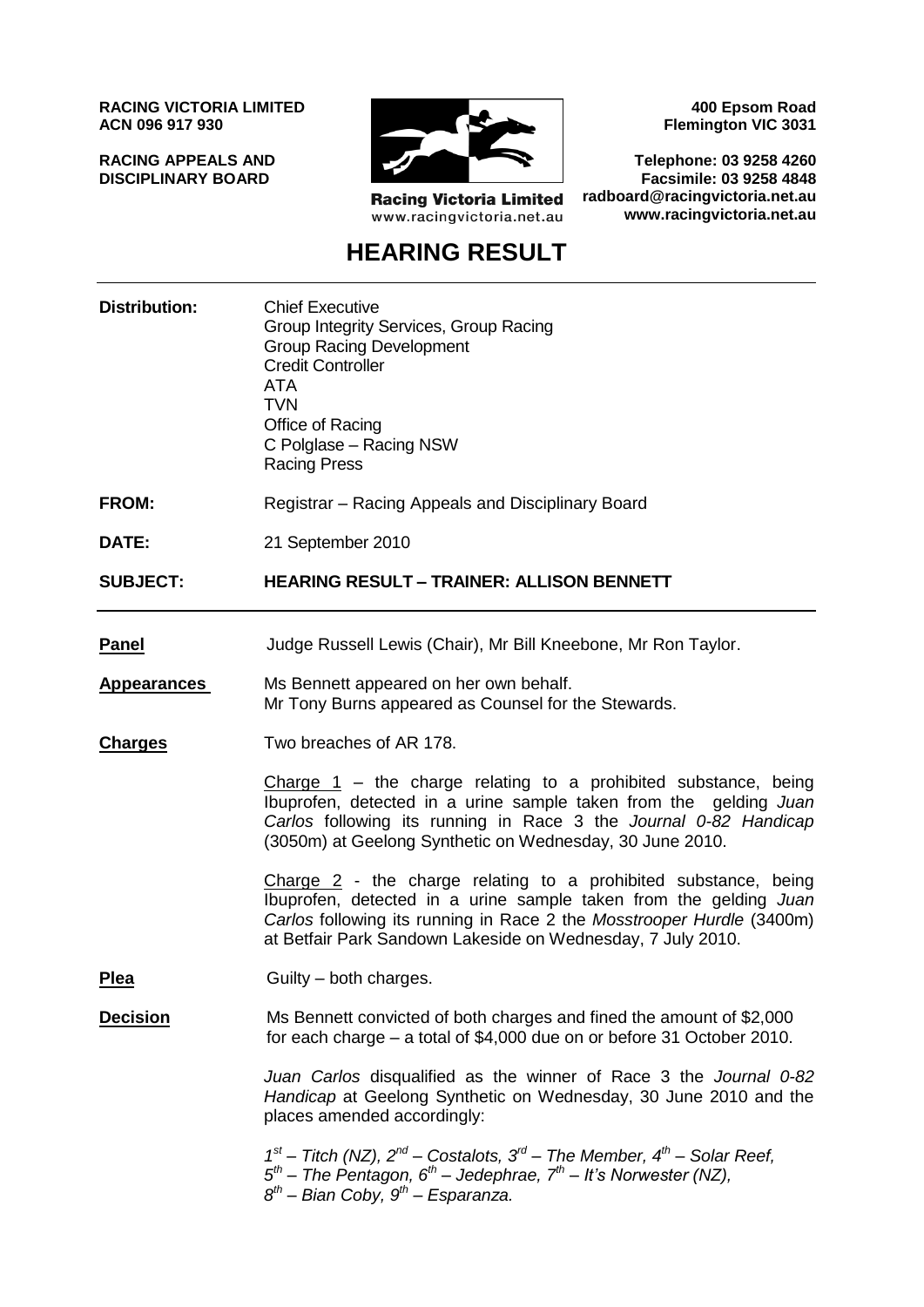#### **Decision (cont)**

*Juan Carlos* disqualified as the winner of Race 2 the *Mosstrooper Hurdle*  at Betfair Park Sandown Lakeside on Wednesday, 7 July 2010 and the places amended accordingly:

*1 st – Vindicating (NZ), 2nd – Grizz (NZ), 3rd – Bullecourt (NZ).*

**Georgie Curtis Registrar - Racing Appeals and Disciplinary Board**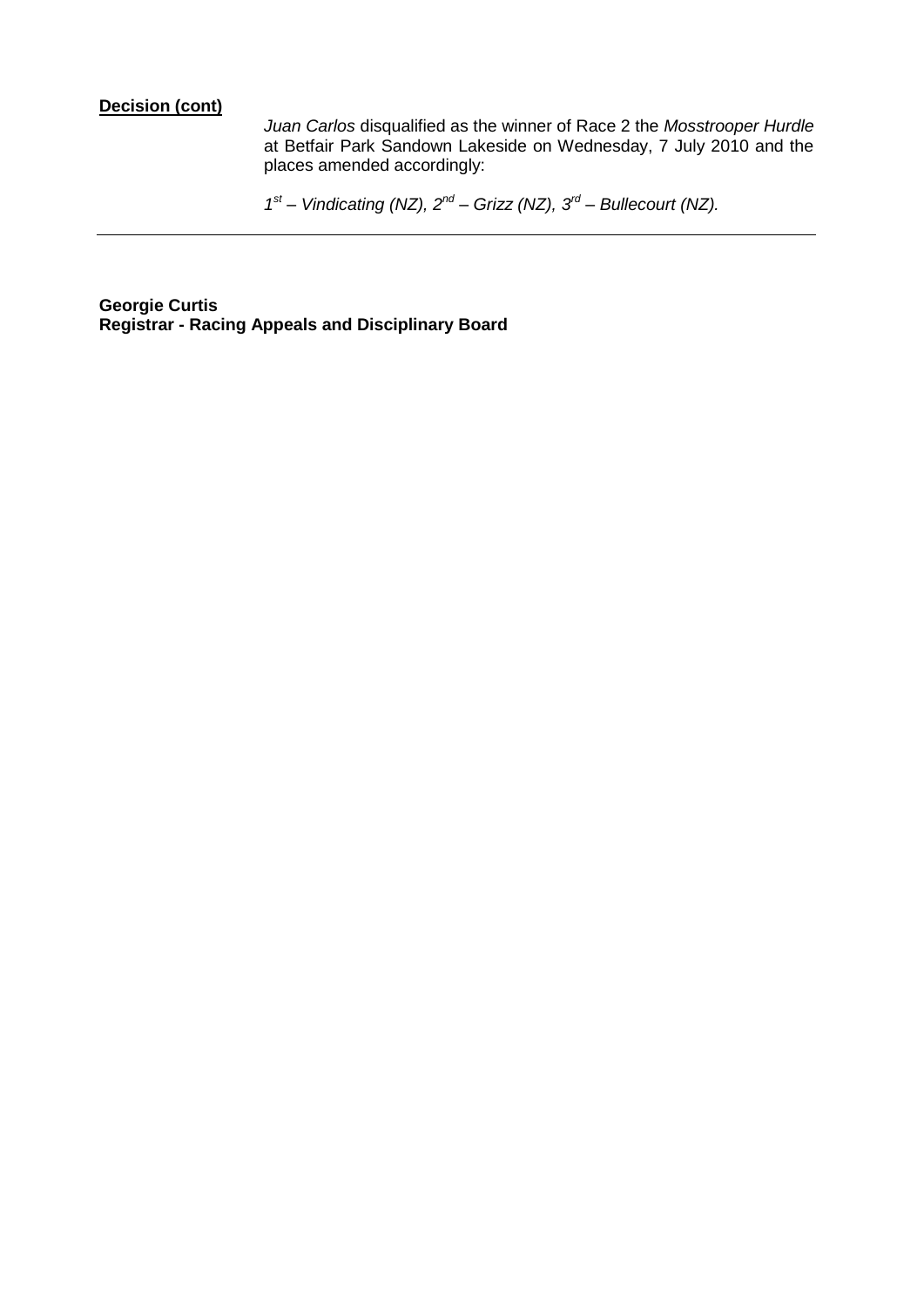# **TRANSCRIPT OF**

## **PROCEEDINGS**

### **RACING APPEALS AND DISCIPLINARY BOARD**

\_\_\_\_\_\_\_\_\_\_\_\_\_\_\_\_\_\_\_\_\_\_\_\_\_\_\_\_\_\_\_\_\_\_\_\_\_\_\_\_\_\_\_\_\_\_\_\_\_\_\_\_\_\_\_\_\_\_\_\_\_\_\_

**HIS HONOUR JUDGE R.P.L. LEWIS, Chairman MR W. KNEEBONE MR R. TAYLOR**

#### **EXTRACT OF PROCEEDINGS**

**DECISION**

## **TRAINER: ALLISON BENNETT**

#### **MELBOURNE**

### **TUESDAY, 21 SEPTEMBER 2010**

MR A. BURNS appeared on behalf of the RVL Stewards

MS A. BENNETT appeared on her own behalf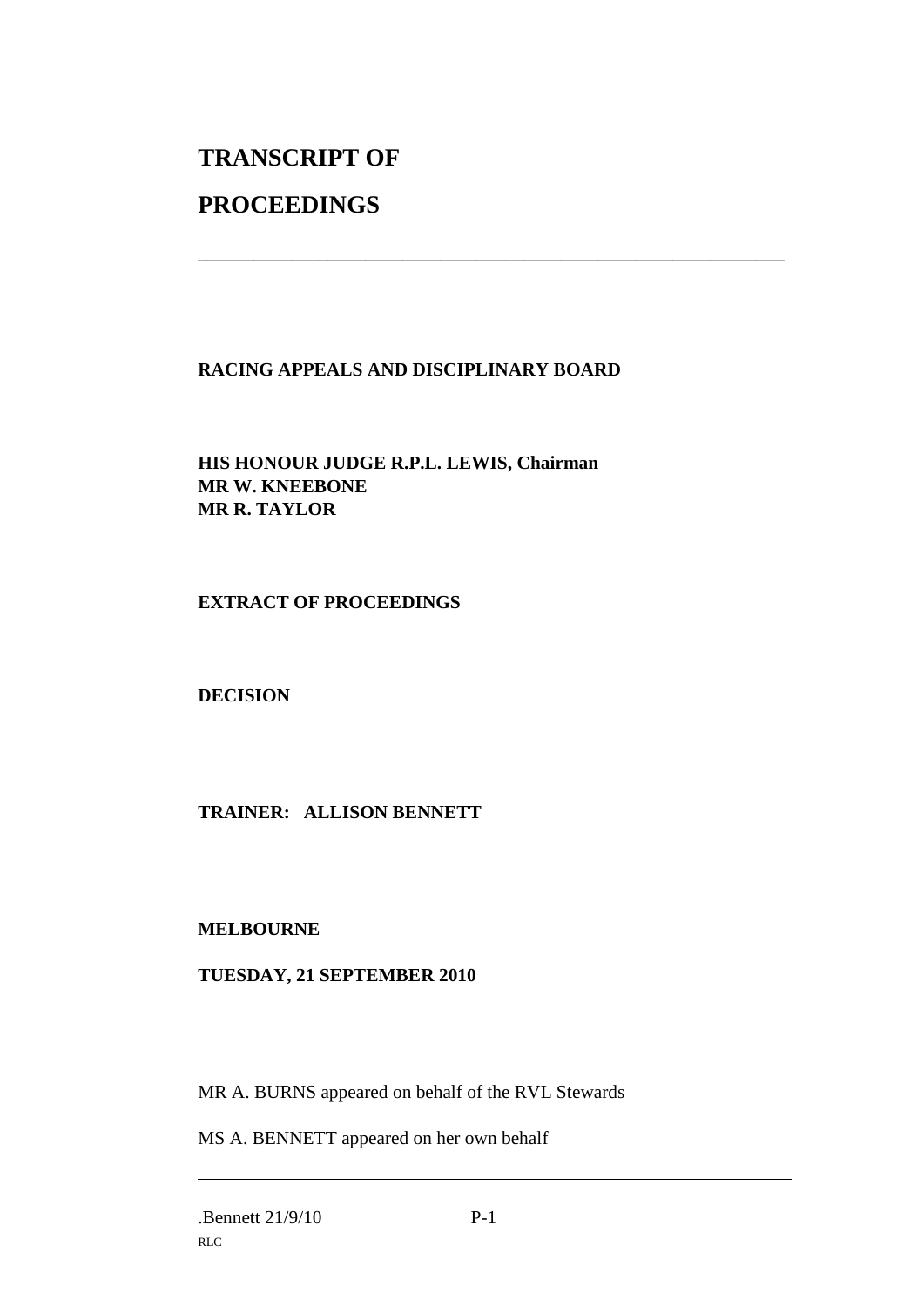CHAIRMAN: Miss Allison Bennett, you have pleaded guilty to two charges laid under Australian Rule of Racing 178. I do not intend to read the charges, as you have pleaded guilty to each of them and, in addition, the charges are referred to in the outline of submissions by the RVL Stewards which can form part of the evidence in this plea.

Relying to a large extent on the opinion of licensed trainer Michael Kent and his friend and client, Dr Daffy, a medical practitioner expert in human infectious diseases, you administered ibuprofen in powder form in feed twice daily and in combination with Nurofen gel, which was topically applied to the horse's leg. Your regular withholding period was said to be six days. You, like Mr Kent, were convinced that such treatment was extremely beneficial in the management of, in particular, tendon injuries.

Until Juan Carlos returned a positive to ibuprofen, as outlined in the charges, you had treated other horses in your stable without mishap. As the Board said in sentencing Mr Kent, it is incumbent on trainers to obtain expert opinion when treating horses with products which have the potential to become a prohibited substance. It is less than satisfactory for one trainer to rely on the opinion of another trainer when administration of a potentially prohibited substance is contemplated.

In relation to ibuprofen, there is insufficient evidence from a limited number of studies and trials to form a conclusive opinion as to the withholding time for that substance. Since there is expert evidence that excretion time in urine may